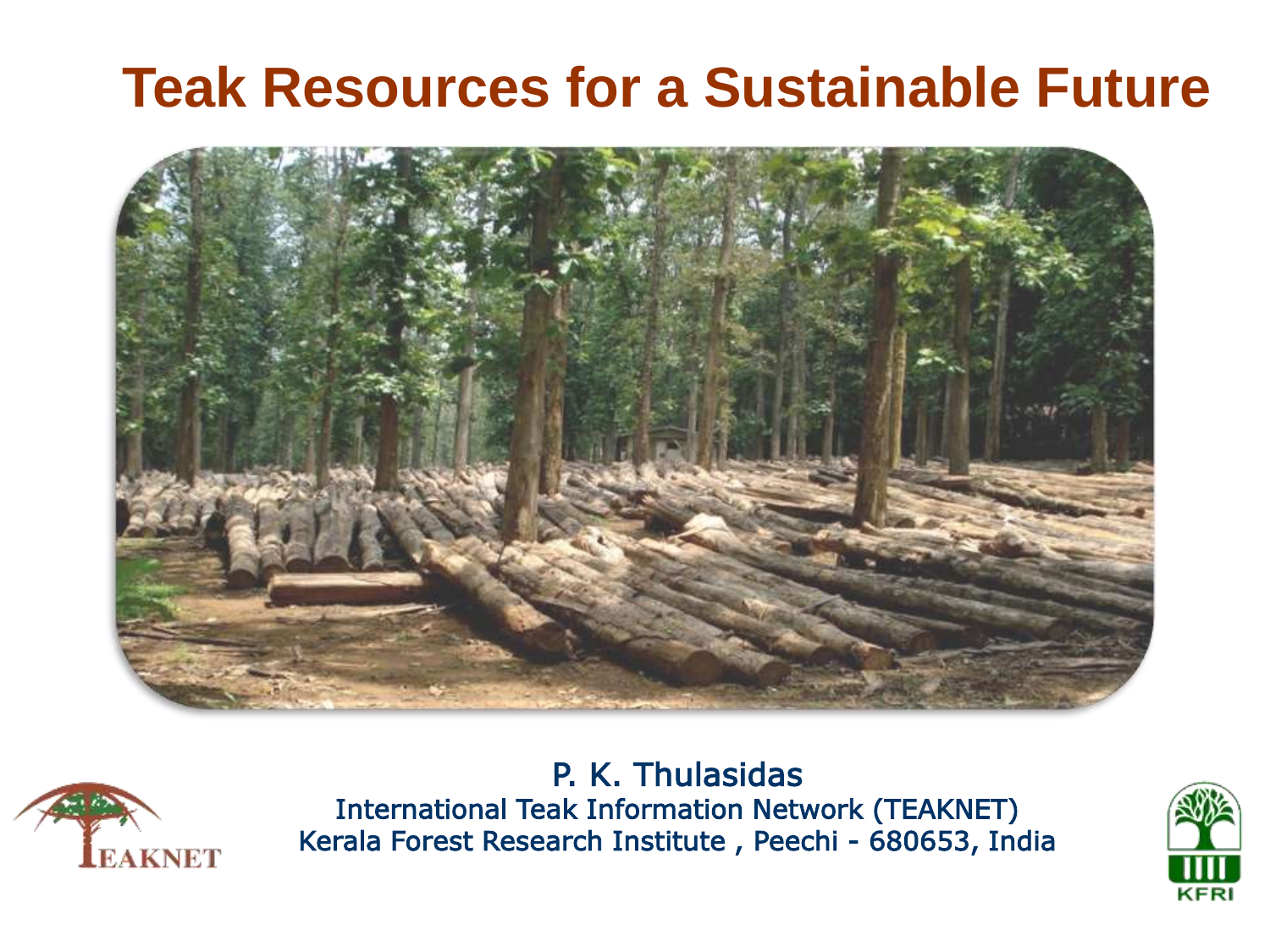# **Introduction**

Teak is the most valuable tropical hardwood resource, very high demand in the world timber market due to its durability, aesthetic quality and ease of use for a variety of applications.

World's teak supply from natural and planted forests adds up to a total of 2-2.5 million  $m<sup>3</sup>$  annually.

Asia holds more than 90% contributing to the bulk of the resource.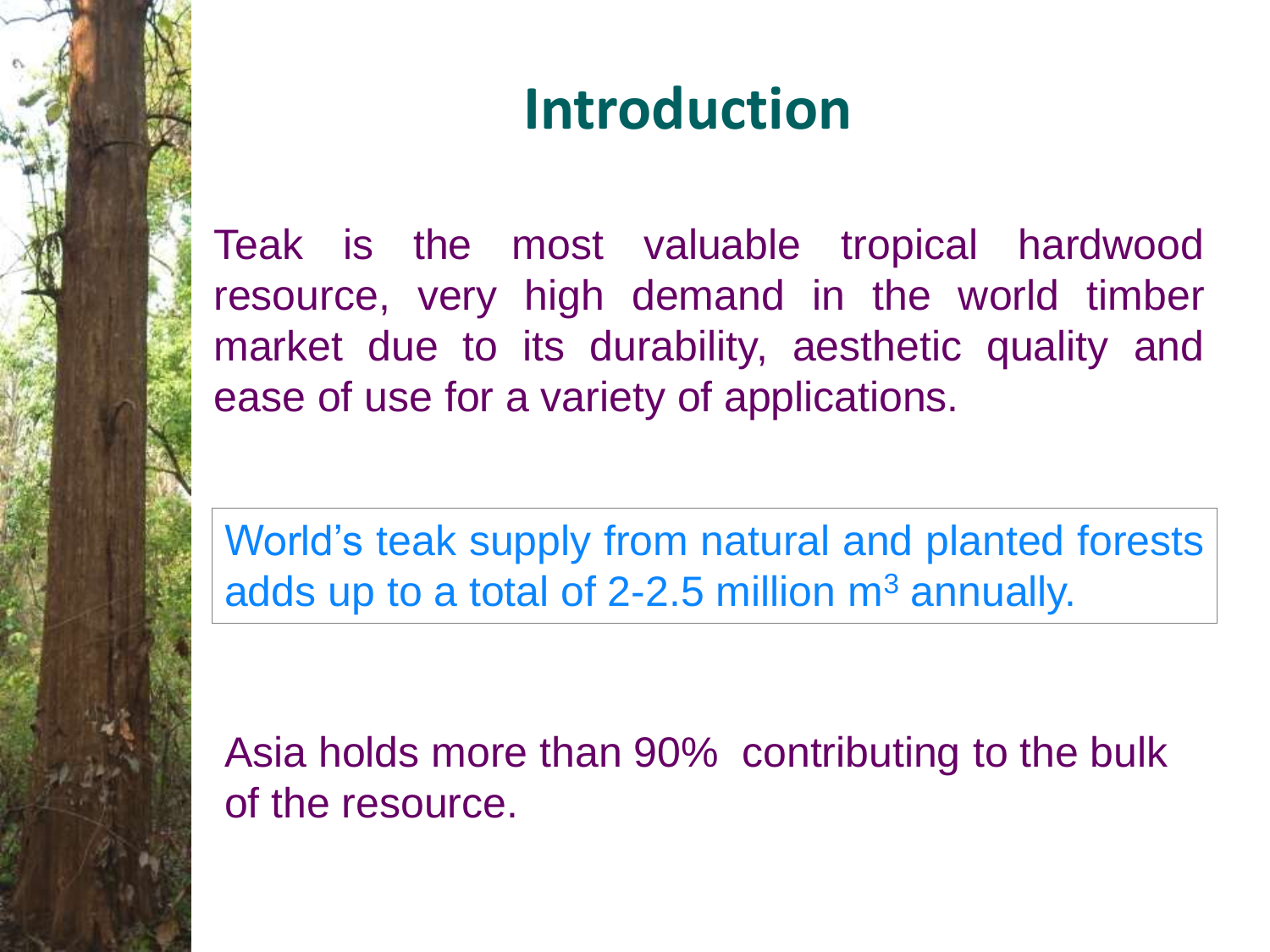# Global Distribution of Teak Resources



**Natural Distribution – 4 countries (29.035 million ha) Introductions – 70 countries (4.346 million ha)**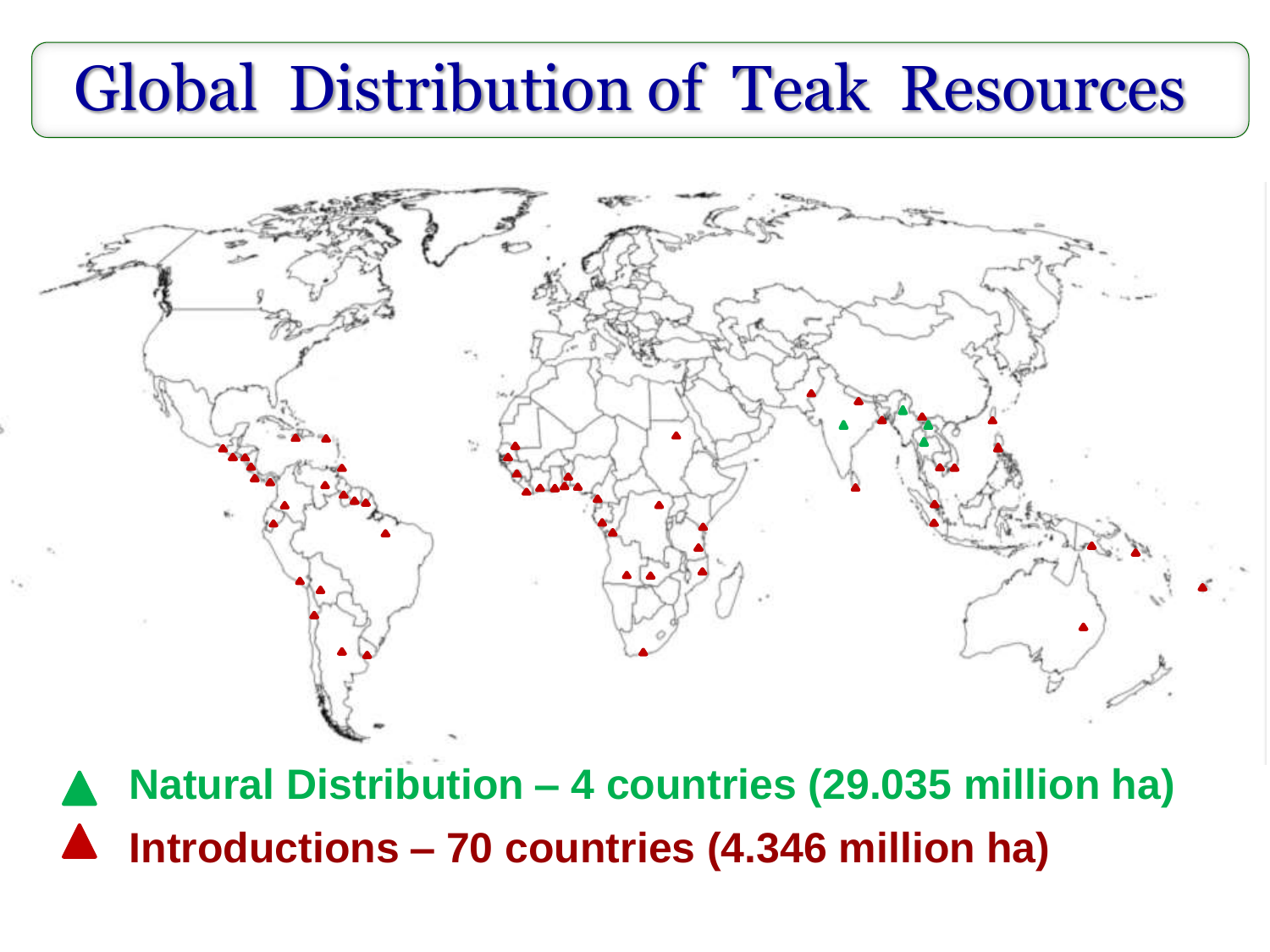#### **Planted Teak - Global**

#### **Planted Teak distribution in 10 major countries**



About 77% of the planted teak forests fell within the age class from  $0 - 20$  years. Another 17% - 21 to 40 yrs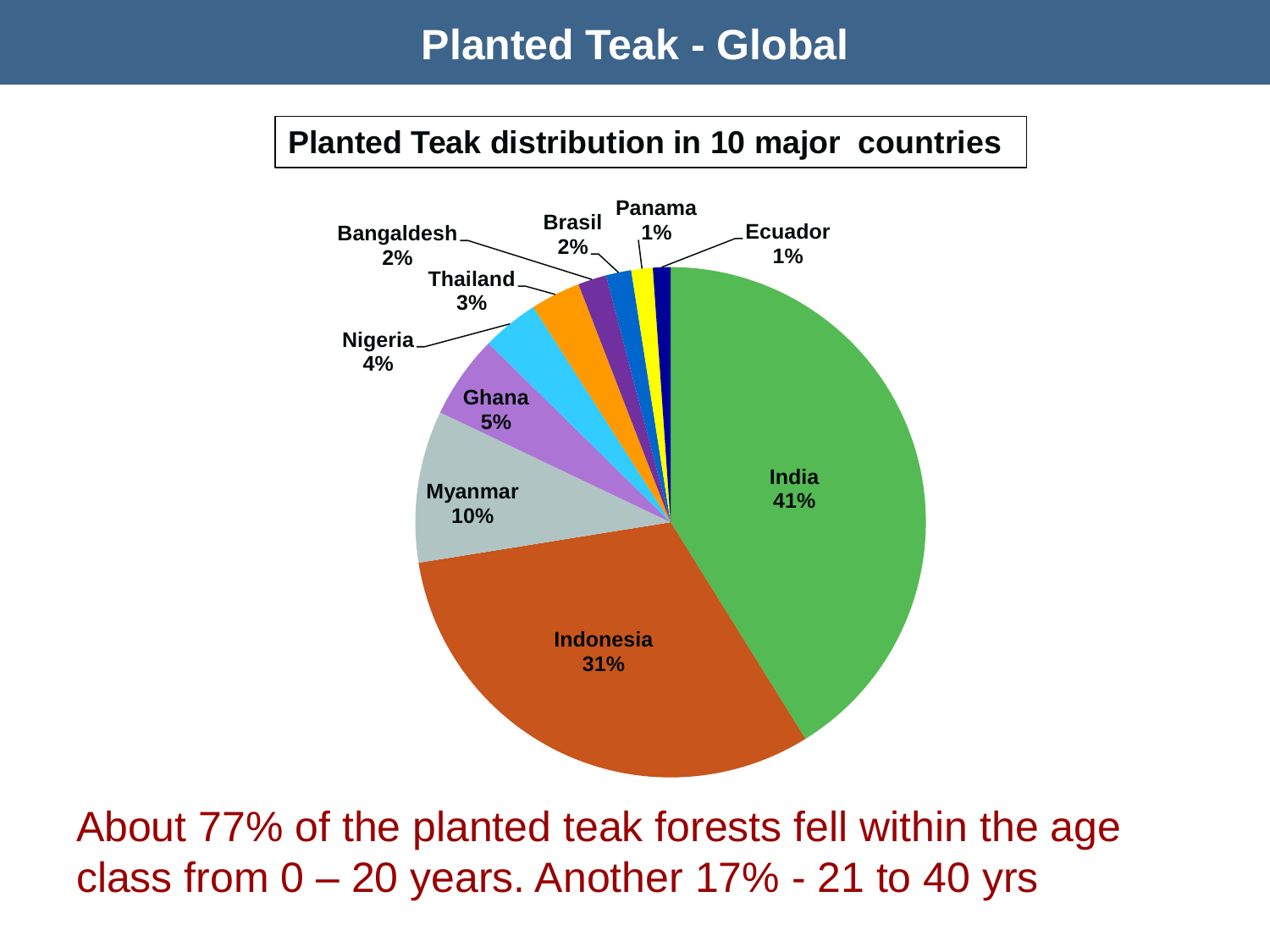Total tropical Industrial round wood production in ITTO producer countries is about 235.8 million  $m^3$ , and Asia Pacific region produced 69%. *(ITTO Biennial Review 2013-14)*

Asia-Pacific region will have a high deficit between production and consumption to about 63 million m<sup>3</sup> by 2030.

The demand for wood products is likely to continue to increase globally (FRA, 2015).

The estimated market share of teak logs < 2% of total tropical round wood production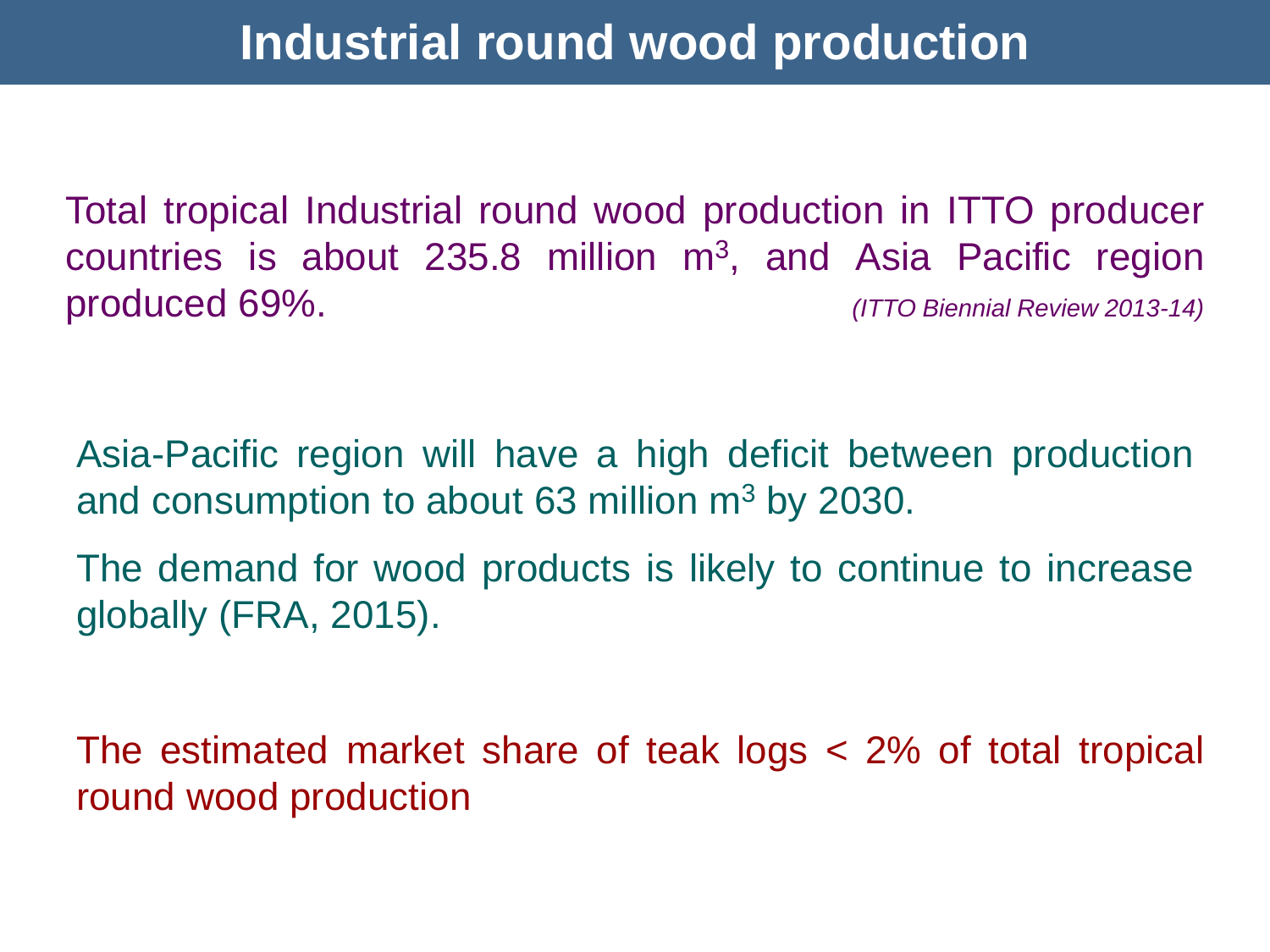### **Teak market & Price trends**

#### Teak prices are very closely related to wood quality.

The amount of quality teak available on the world market declined as a result of log export ban by Myanmar from 1<sup>st</sup> April 2014.

#### The price rise was 3% to 4.5 % per year on average since 2005



**Natural teak for export in Myanmar**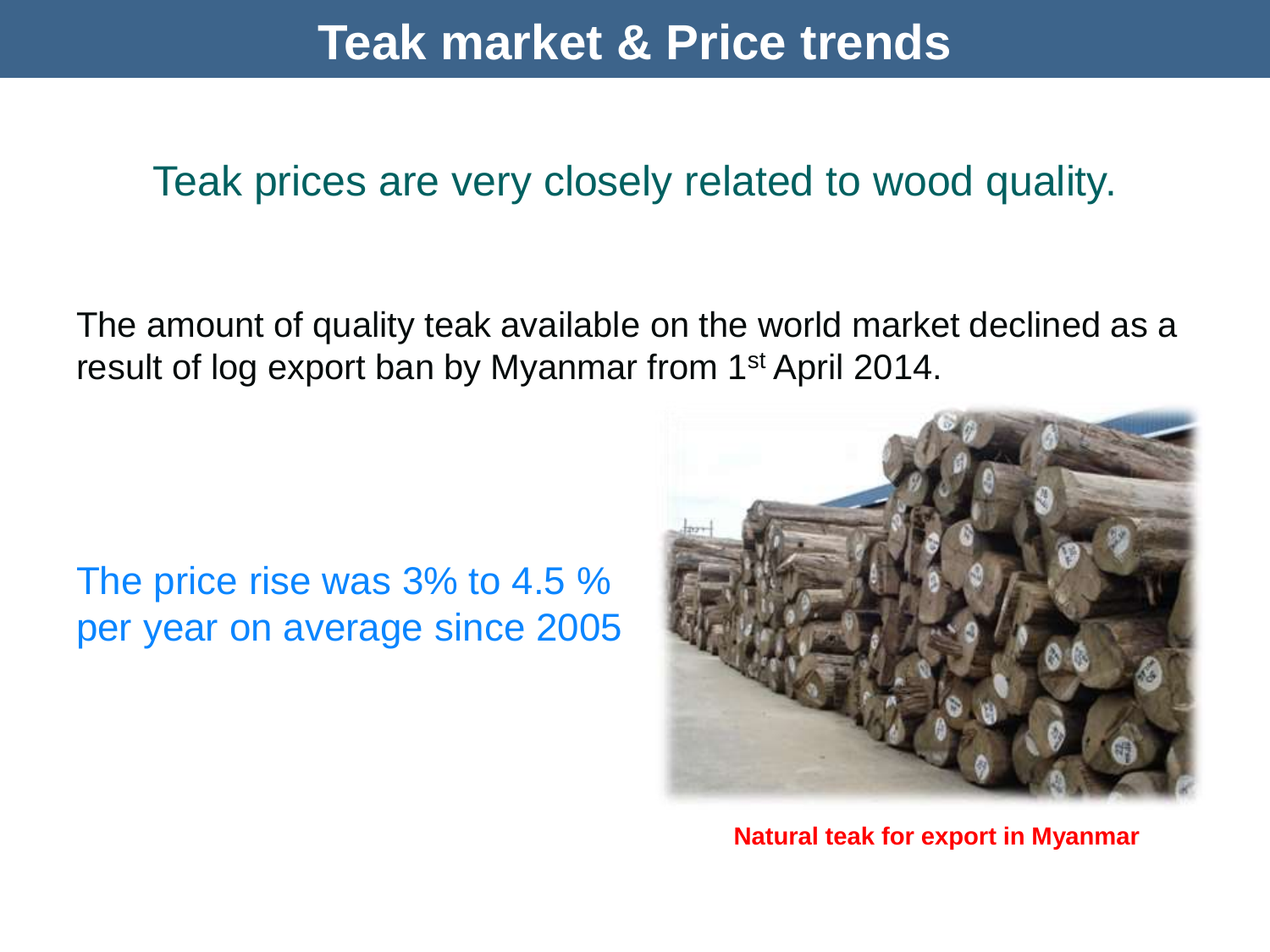### **Emerging Teak Round Wood Exporters**

- **Africa** : Ghana, Ivory Coast, Benin, Togo, Nigeria
- **Latin America** : Ecuador, Costa Rica, Panama, Colombia, Brasil



**Planted teak (20-25 yrs) for export in Ecuador**



**Planted teak from Ghana**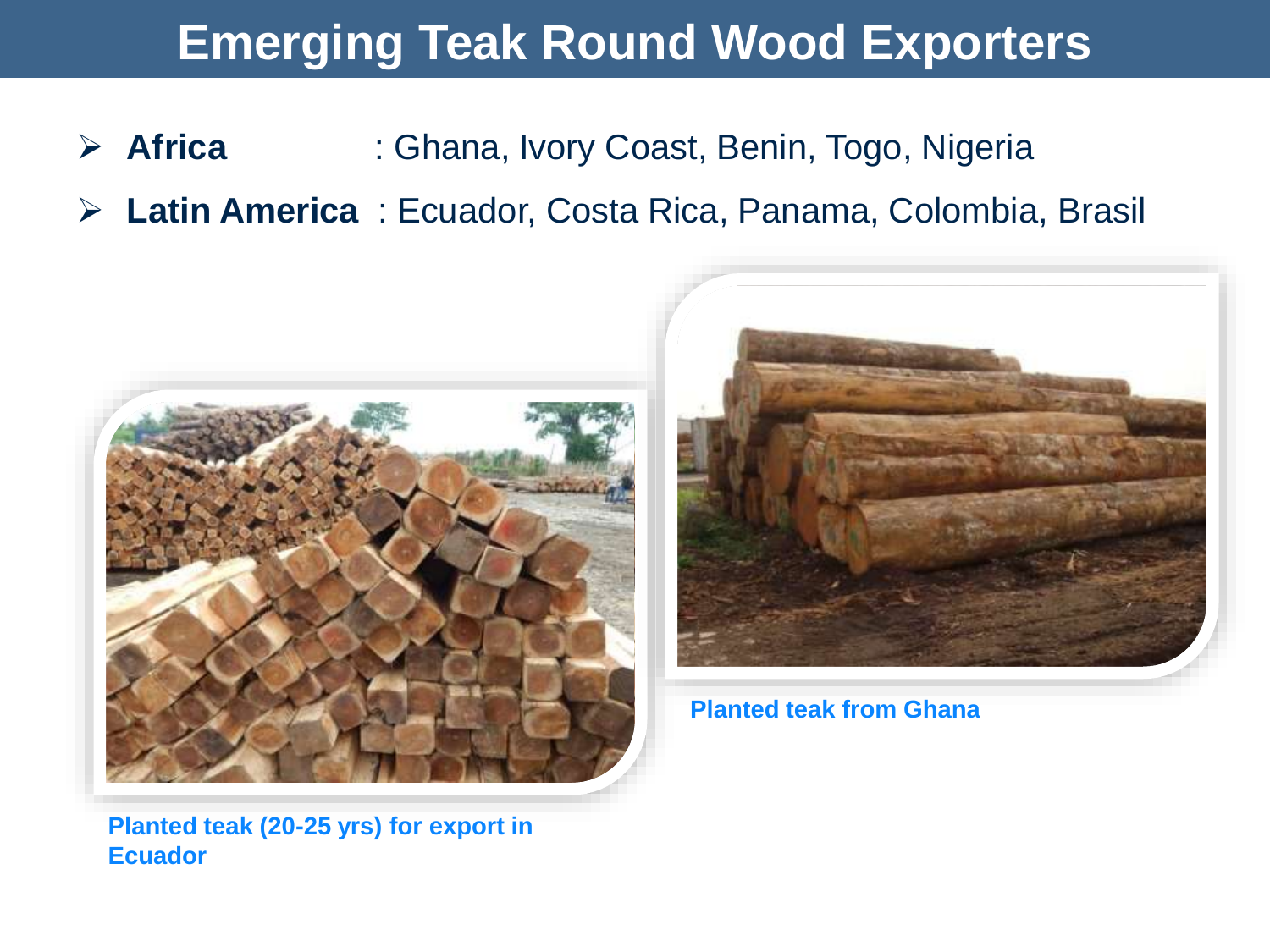### **Global Trade & Volume**

**Global teak trade** of round wood about 1 million m $\frac{3}{yr}$  (2005-14) was dominated by 3 major importing countries

## **Major Teak Importing Countries Thailand** 16% **China** 10% India 74%

#### Share of teak import from **Myanmar**



#### **The trade volume doubled 3 to 4 times since 2000**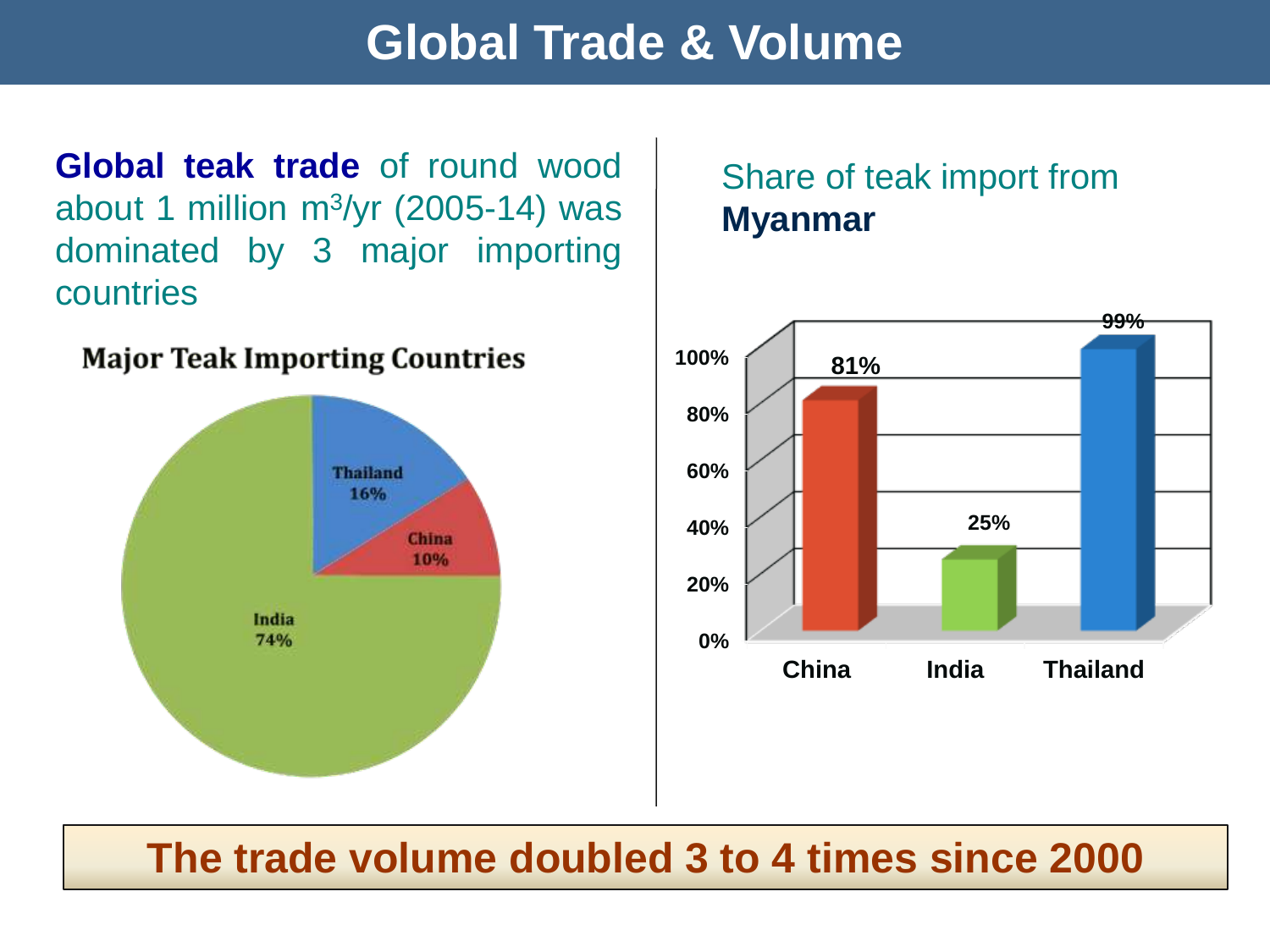### **Demand & Supply**

The global demand for teak is expected to grow and will continue to be governed by trends in the Asian markets.

At the current average price of 600-1000 USD/m<sup>3</sup> for high quality logs and 350-750 USD/m<sup>3</sup> for small dimensional plantation logs of 20-25 yrs, teak is already one of the expensive hardwoods in the world timber market.

The immediate log export ban by Myanmar triggered a rapid increase in demand for high quality logs coupled with sharp increase in price upto 2000 USD/m<sup>3</sup> at the end of 2014.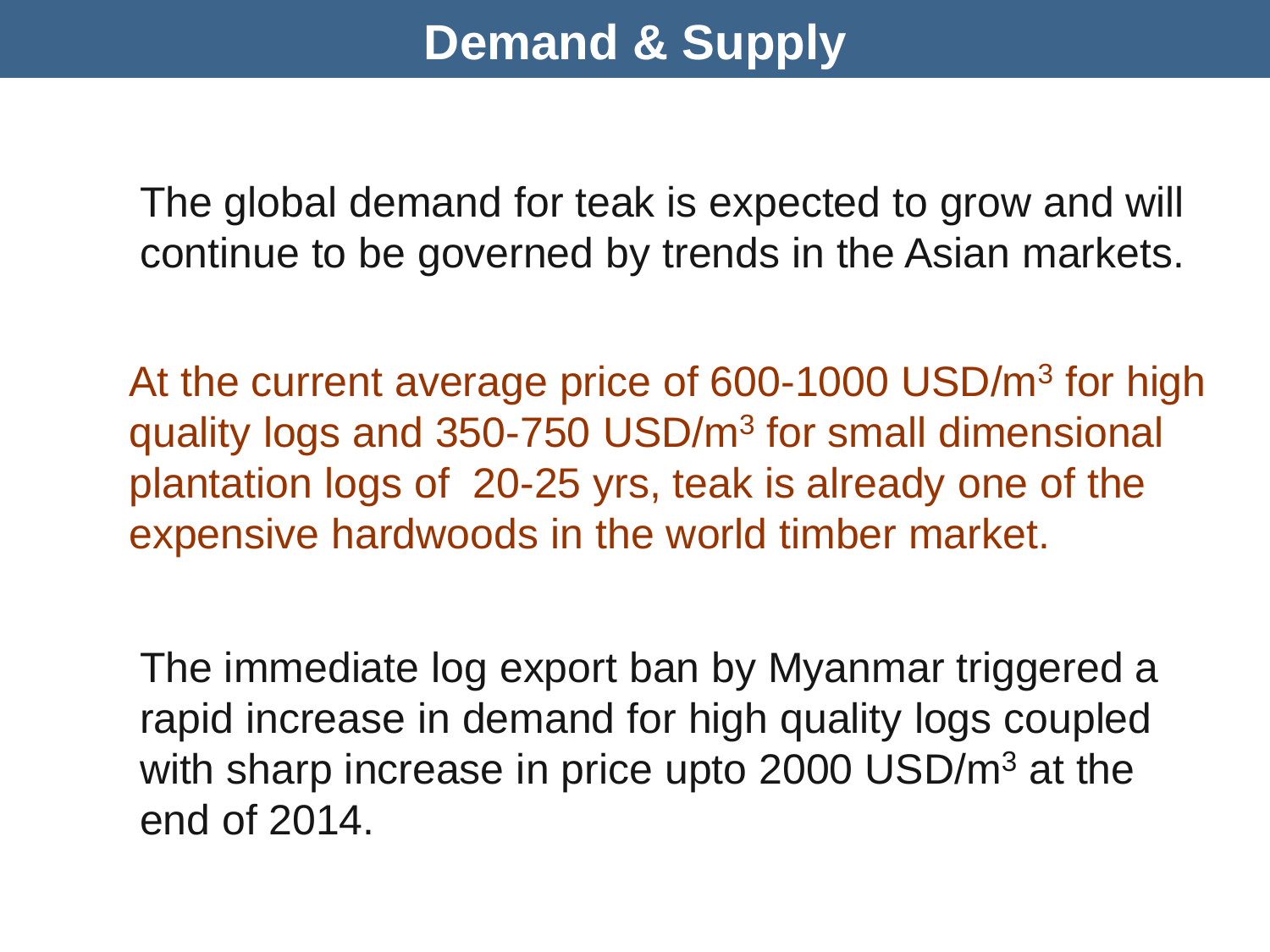### **Future belongs to Teak Plantations**

- $\cdot\cdot\cdot$  **World's supply of teakwood will depend on tropical teak plantations in** future.
- The yield can be realized in short rotations of 20-25 yrs.
- $\cdot \cdot$  The quality of plantation teak has improved where good management practices are followed.
- $\cdot\cdot\cdot$  Increase in the price of teak is the major attraction in investment of teak plantations.
- Besides plantations, smallholders wood lots (ToF) with teak also contribute to the economic benefit and sustainability of rural populations.
- ❖ Globally, planted teak is the only emerging hardwood resource that is increasing in terms of area.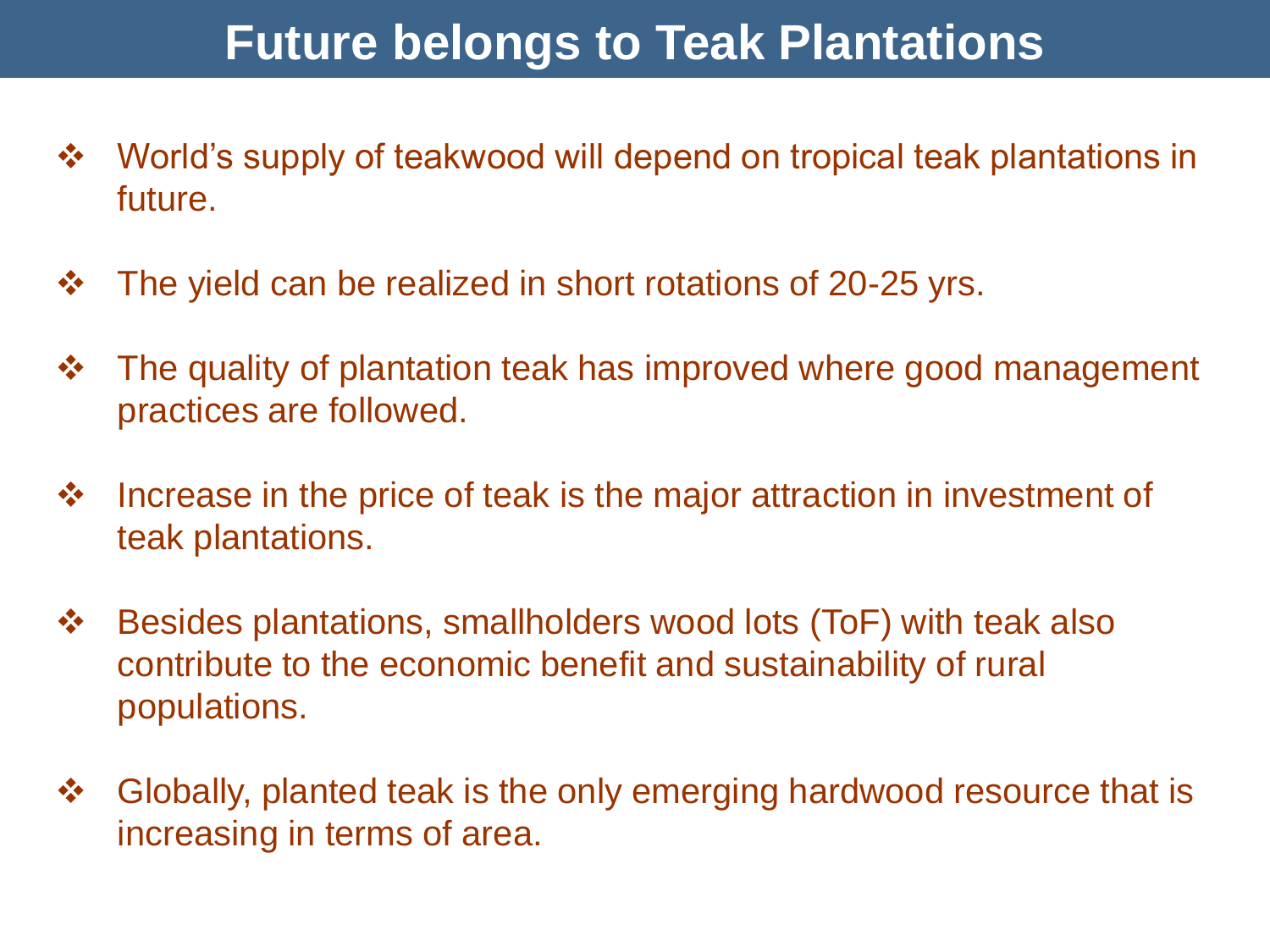- Production of genetically improved quality planting stock is a prerequisite for increased productivity of teak plantations.
- The natural teak gene pool should be protected from depletion for future tree breeding programmes.
- TEAKNET is joining hands with IUFRO and FAO and initiated a Global Teak Support Programme for genetic conservation of teak.



Superior clones developed in KFRI now under field trial